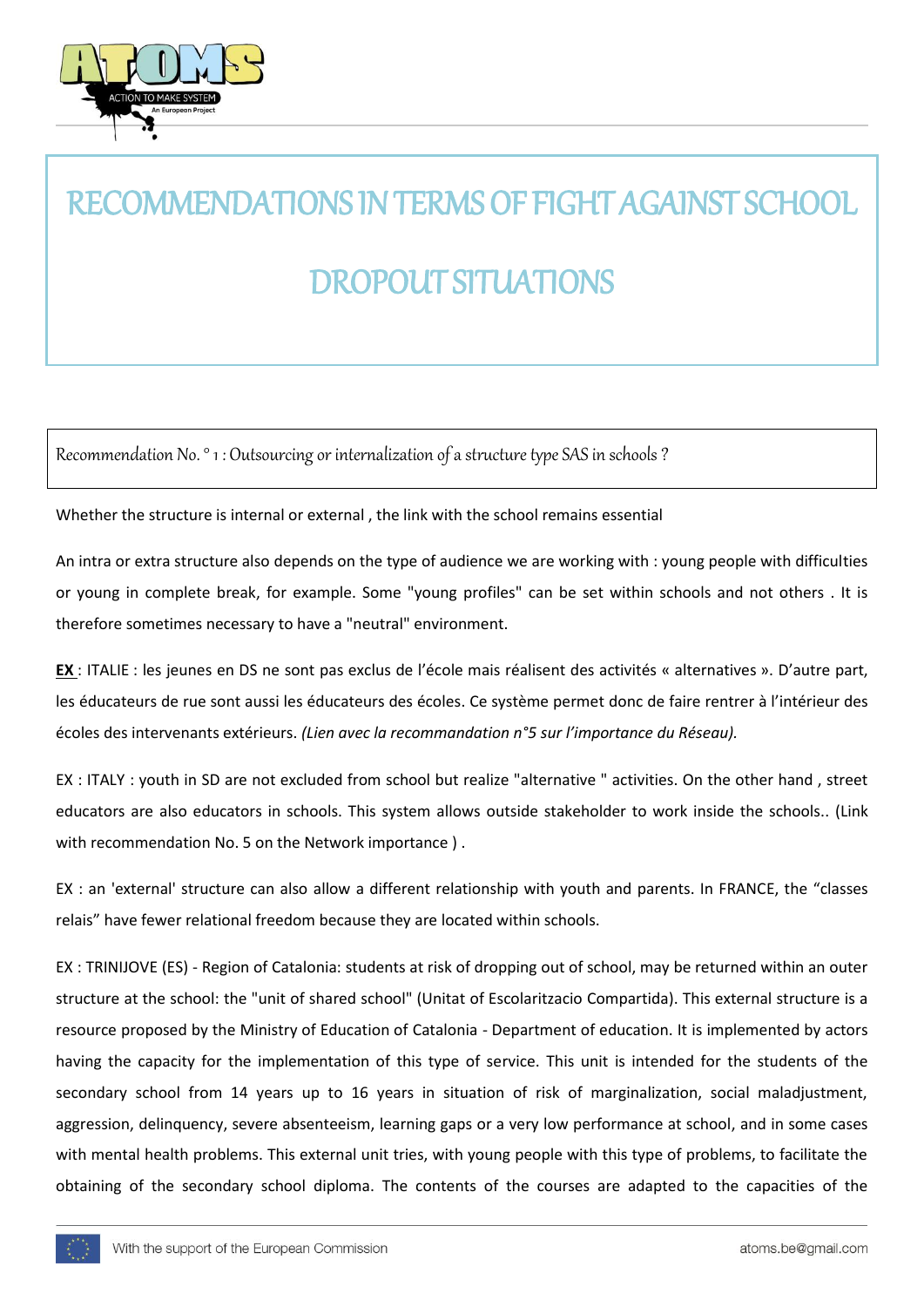

students, the environment is reduced (4, 5, 6 or 7 students per class) and educators have experience with this type of students. The pupil/teacher ratio also allows having a closer relationship.

The Trinijove Foundation, in connection with this first recommendation, has applied the 'methodology SAS' to their unit of shared school. Tools and best practices of the SAS have been experienced and completed by the unit tools that are, for some, similar to the SAS methodology. Remember that this type of unit depends on the schools, which enables a link to the validation and the ability to acquire a diploma of secondary education ESO, validated by the State.

## → WE RECOMMEND to not multiply the creation of more different structures but to strengthen *existing ones which take into account the profiles of young people in order to propose the most appropriate orientation.*

Recommendation No. ° 2 : Validation and/or recognition by the authorities of the passage of youth, SD, taken in charge by

this type of structure ?

It would be interesting to validate and/or recognize "social experiments". SAS learn, among other things, transversal competences, as for example citizens acts.

Are we talking about validation or qualification? If it is a qualification, it induces a means need !

On the other hand , validate the passage in a structure X may would ease the return to the school (cf. disciplinary contract). The young who leave the SAS has no trace of its passage within this structure.

EX : Spain: special unit which the passage of youth is validated by a diploma of State (cf. recommendation **n ° 1).** 

#### → WE RECOMMEND to validate certain skills but not to certify them. A validation is used to *legitimize the passage of the young within alternative devices.*

Recommendation No. ° 3 : the inclusive models

This model type allows recognition of the work carried out (cf. Italian system). It would be interesting to examine the interest of such models that allow including the differences.

EX : disability form 3: some young people with behavioural difficulties or mild retardation, are supported by the SAS. These young people coming out of the SAS, are sometimes relayed to special education (form 3) as estimated as being "temperamental". From a regular teaching, they pass to special education. The inclusive

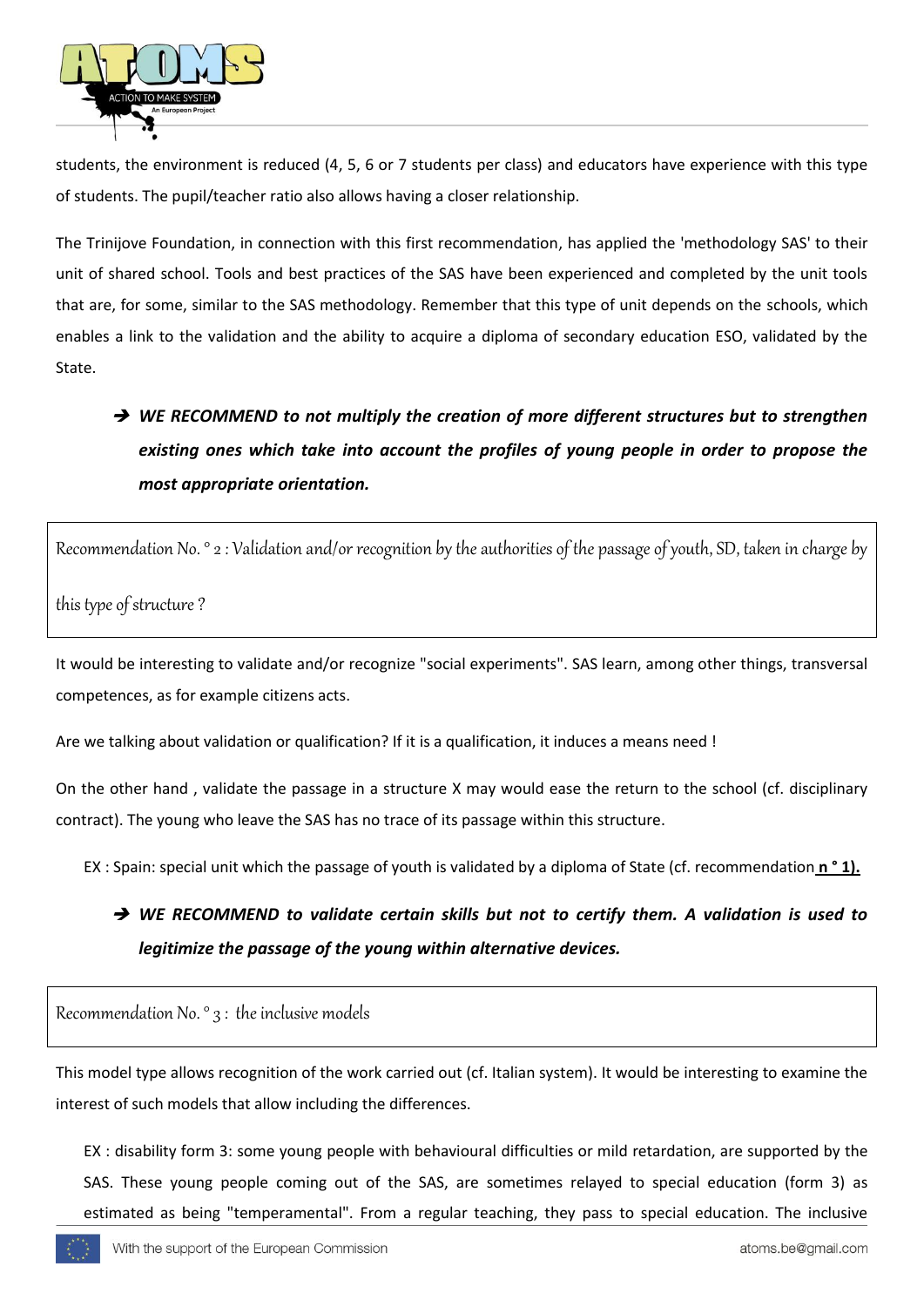

model allows erasing this kind of differences between these 2 forms of teachings by mixing the populations. (cf. mix of young people within the Italian school of Daniele).

#### *WE RECOMMEND the promotion of education allowing to include the differences. Also analyze the economic interest of this form of "mixing".*

Recommendation No. ° 4 : decrease the number of young people by class

A decrease in the number of young per class must be combined with a new "posture" of the teacher. It must enable teachers to innovate at the educational level. Currently, our (Belgian) system is too "padlocking"! Via ATOMS, we note that the various partners are allowed to experiment new approaches and practices.

**EX** : FRANCE: the team provides time to wonder whether if they are in the "good". These times are institutionalized.

### → WE RECOMMEND to establish 'time' for consultation between professionals in order to innovate *at the level of practices with the realities of each.***.**

Recommendation No. ° 5 : the network / synergy between the different actors in charge of the issue of the SD

An external service can easily work with parents and other stakeholders to which school does not necessarily have access. Alternative structures may, for example, arrange a meeting with a child psychiatrist.

SAS have a label of accompanying structure » ; school has one of a closed system without consultation. School should provide moments of awareness of the network in the broad sense. Conversely, social services must be able to hear the schools constraints.

EX : Italy: schools open afternoons in order to propose activities that are managed by outside services/associations. They are "recreational" moments that allow however to pass educational elements. These are playful activities that bring content (see link with educational innovation). This mode also allows disadvantaged public to benefit from a safe place to live.

→ WE RECOMMEND that the voluntary sector in the broad sense can be part of the life of school. It *is necessary to have an opening of schools to the outside.*

Recommendation No. ° 6 : the question of means, of the budget ?